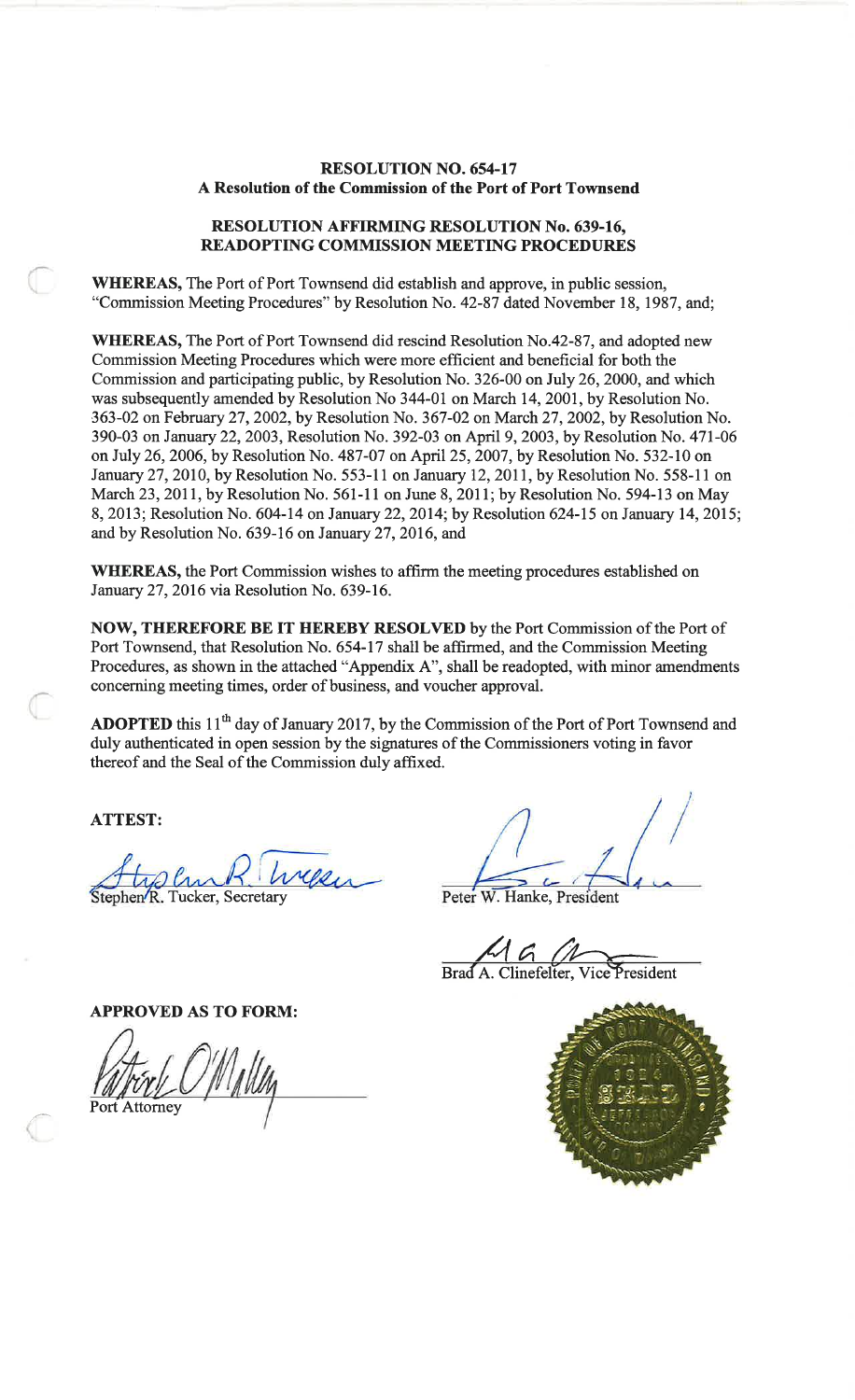# **APPENDIX A**

The Policy and Procedures on pages 1-4 have been adopted by Resolution 654-17, amending Resolutions 326-00, 344-01, 363-02, 367-02, 390-03, 392-03, 471-06, 487-07, 532-10, 553-11, 558-11, 561-11, 594-13, 604-14, 624-15, and 639-16. Any changes or deletions will require an amendment to the Resolution.

# **COMMISSION MEETINGS**

# **TIME AND LOCATION OF MEETINGS**

- 1. With the exception of the dates and meetings times specifically outlined in paragraph 2 immediately below, regular meetings of the Port of Port Townsend will be held on the second Wednesday of each month at 1:00 p.m. and the fourth Wednesday of each month at 5:30 p.m. in the Port Commission Building, 333 Benedict Street, Port Townsend, Washington. The workshop, will precede the first regular meeting on the second Wednesday of each month at 9:30 a.m.
- 2. a. The June 14 & 28 meetings will be held at sites to be determined in District 2.
	- b. The October 11  $\&$  25 meetings will be held at sites to be determined in District 3.
	- c.. The second regular meeting in November will be held on Tuesday, the 21st at 5:30 p.m.
	- d. Regularly scheduled meetings and workshops may be changed at the discretion of the Chair.

# **RULES OF TRANSACTION OF BUSINESS**

- 1. Order of Business shall be as follows:
	- I Call to Order
	- II Approval of Agenda
	- III Consent Agenda
	- IV Public Comments (Not related to Agenda items and or Guest Presentations. If applicable)
	- V Second Reading (Action Items)
	- VI First Reading (Discussion Only)
	- VII Regular Business
	- VIII Staff Comments
	- IX Public Comments
	- X Commissioner Comments
	- XI Next Meeting
	- XII Executive Session, (If called)
	- XIII Adjournment
- 2. All matters which, in the judgment of the Commission, are of a legislative character and shall be embodied in the form of Resolutions. Resolutions shall be numbered consecutively, and the original copy shall be signed by the President and Vice President and attested by the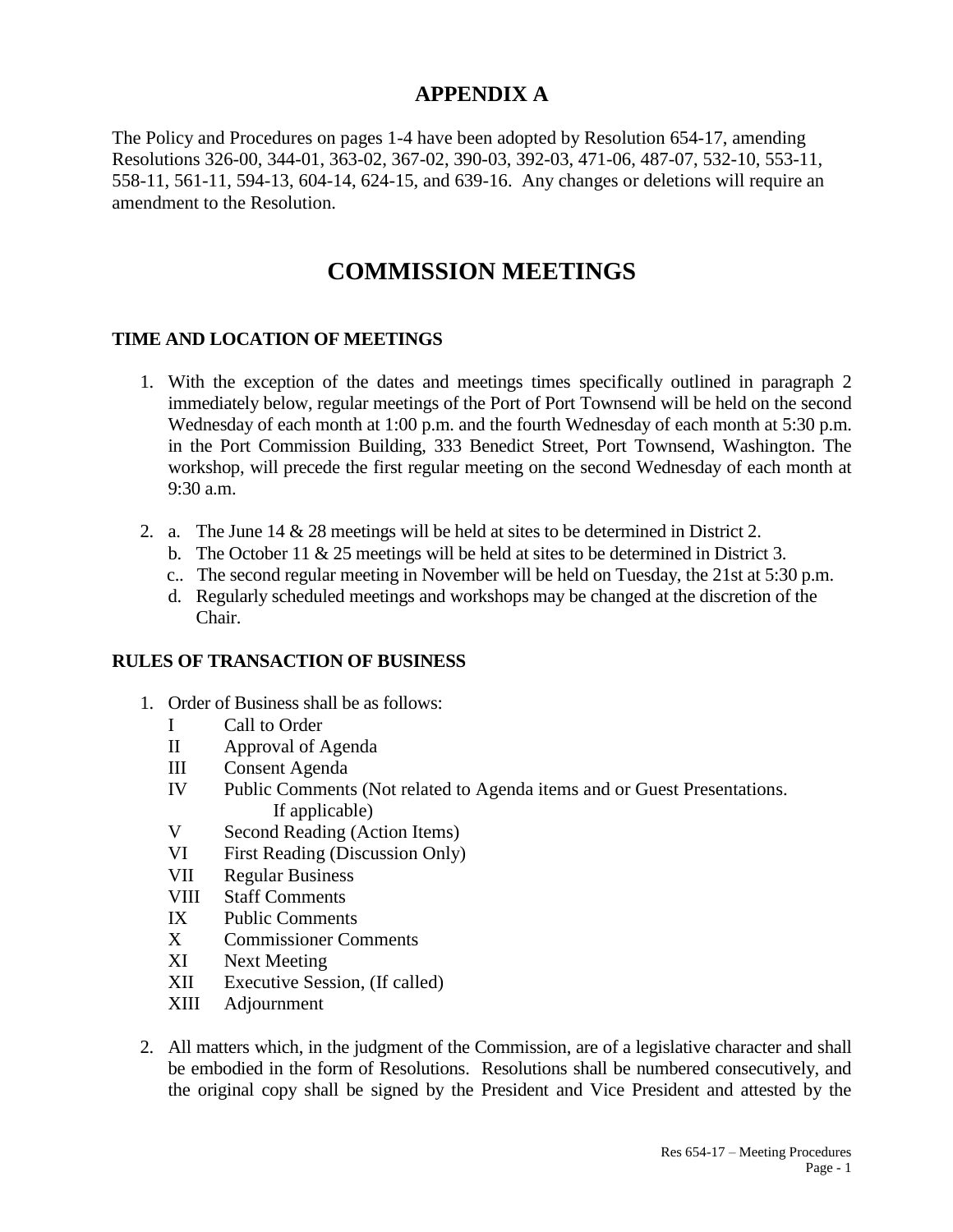Secretary in open session. Resolutions shall be filed by the Executive Assistant and shall be recorded in a book or books kept for such purpose, which shall be public records.

- 3. Organization of Workshops:
	- a. Shall have an agenda approved at the beginning of the workshop.
	- b. Will have minutes recording topics discussed either in written and/or audio format.
	- c. Will be used for discussion only, with no binding decisions made by the Commissioners.
	- d. Rules governing written and spoken input from members of the public for business meetings will not apply to workshops.
- 4. Organization of Regular Business Meetings:
	- a. Shall have an agenda approved at the beginning of the meeting.
	- b. Will begin with the Pledge of Allegiance.
	- c. Will have minutes recording topics discussed and actions taken either in written and/or audio format.
	- d. Will allow presentations by each member of the public indicating a desire to address the Commission, of no more than 3 minutes, on any topic not related to the agenda.
	- e. Will allow presentations by each member of the public indicating a desire to address the Commission on any agenda item. Such presentations shall be heard during discussion of the subject agenda item, at a point in the discussion determined by the presiding officer, for a uniform maximum length of time announced by the presiding officer, at his or her discretion, to make additional presentations once all who want to be heard have made their presentation.
	- f. Public presentations shall adhere to common norms of civility and may be cut off by the presiding officer if in his or her judgment these norms are violated.
- 5. Conduct of Regular Business Meetings:
	- a. The Port Commission, as a governing body, is charged with making decisions that advances the mission of the Port and which are based on sound information and analysis, respect for views of the public, and each Commissioner's best disinterested judgment.
	- b. With only 3 elected Commissioners, the Commission can operate with a high degree of informality and need not be bound to all the provisions spelled out in standard codes of parliamentary procedure. However, some formal procedures need to be followed to respect the rights of all 3 Commissioners to participate equally and fully in all Commission business.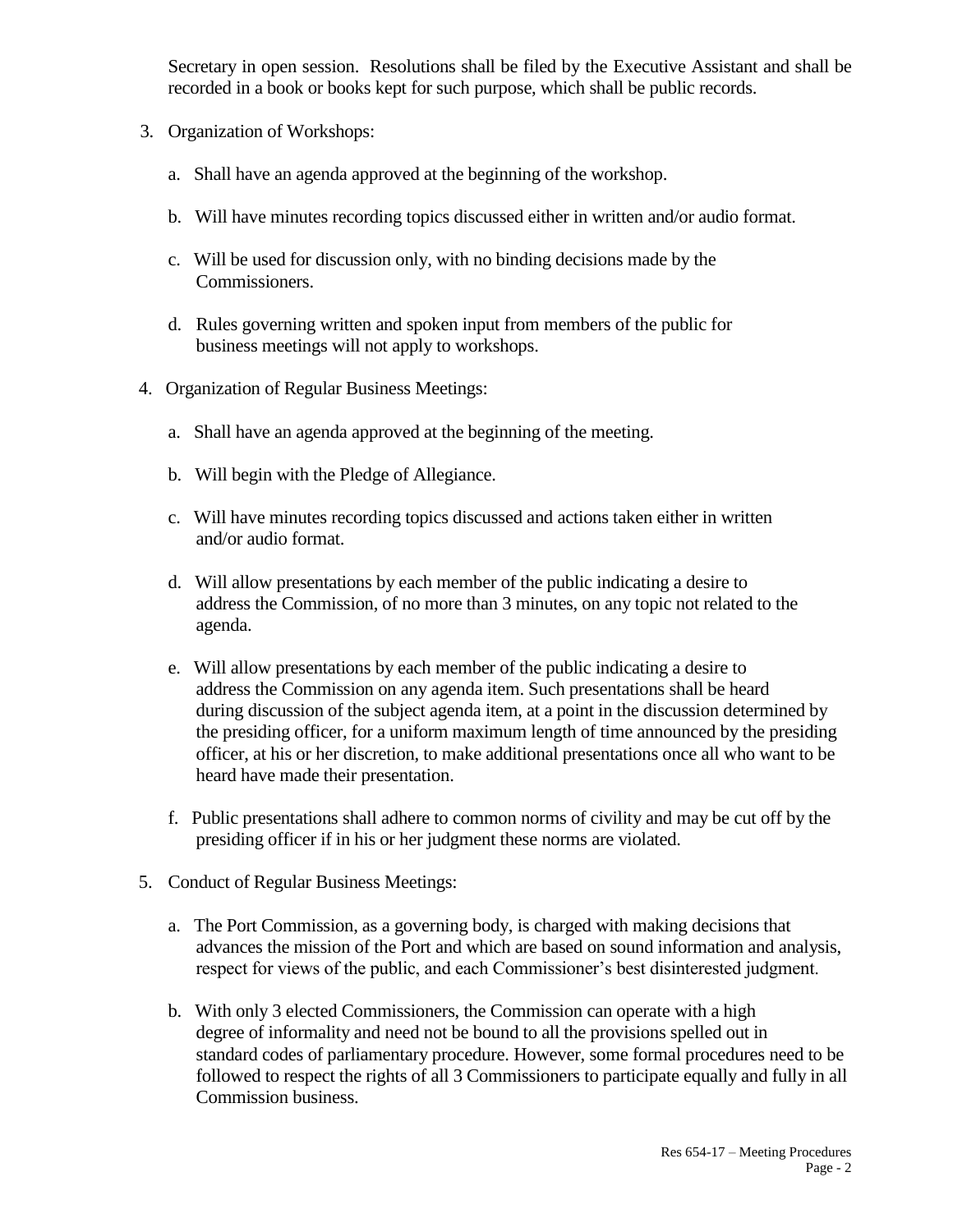- c. Some fundamental principles for conducting Commission meetings include (taken from The Standard Code of Parliamentary Procedure, by Alice Sturgis):
	- i. All Commissioners have equal rights, privileges, and obligations.
	- ii. The majority vote decides.
	- iii. The rights of the minority must be protected.
	- iv. Full and free discussion of every proposition presented for decision is an established right of the members.
	- v. Every member has the right to know the meaning of the question before the Commission and what its effect will be.
	- vi. All meetings must be characterized by fairness and by good faith.
- d. Routine and ordinary business may be approved and/or rejected by the Commission by placing it on either the Consent Agenda, or as an item of "Regular Business". Examples of items typically placed on the consent agenda are approval of warrants and meeting minutes.

Examples of items considered as "Regular Business" include lease agreements, contracts, and grant agreements.

Matters of routine and ordinary business may be voted on at the same meeting at which they are introduced. Any one Commissioner may delay the vote on a specific item and request additional information before completing its consideration.

- e. To facilitate sufficient time for reflective consideration of proposals by Commissioners and members of the public and staff, all proposals for policies\* which impact members of the public shall be voted on no sooner than the immediate next regular business meeting following introduction of the proposal in the form of a motion moved by a Commissioner. The introduction of a proposal is the "first reading" and the vote is the "second reading". This requirement may be waived by a unanimous vote of the Commission.
	- i. A policy proposal, once moved as a motion, may be discussed at subsequent Commission meetings without a vote required and may be amended at subsequent meetings.
	- ii. At any subsequent Commission meeting, and Commissioner may move "To vote immediately" on the policy proposal. This motion is not debatable and requires a two-thirds affirmative vote.
	- iii. The chair may call for a vote on the policy proposal at any subsequent Commission meeting and may proceed with a vote in the absence of any objections by other Commissioners.

\*Examples of policy actions include adoption of the budget, adoption of strategic and/or comprehensive plans.

- f. All motions require a second. In the absence of a second, the motion is declared dead.
- g. Minor amendments to a motion may be accepted as a "friendly amendment" by the maker of the original motion without a vote on the amendment.